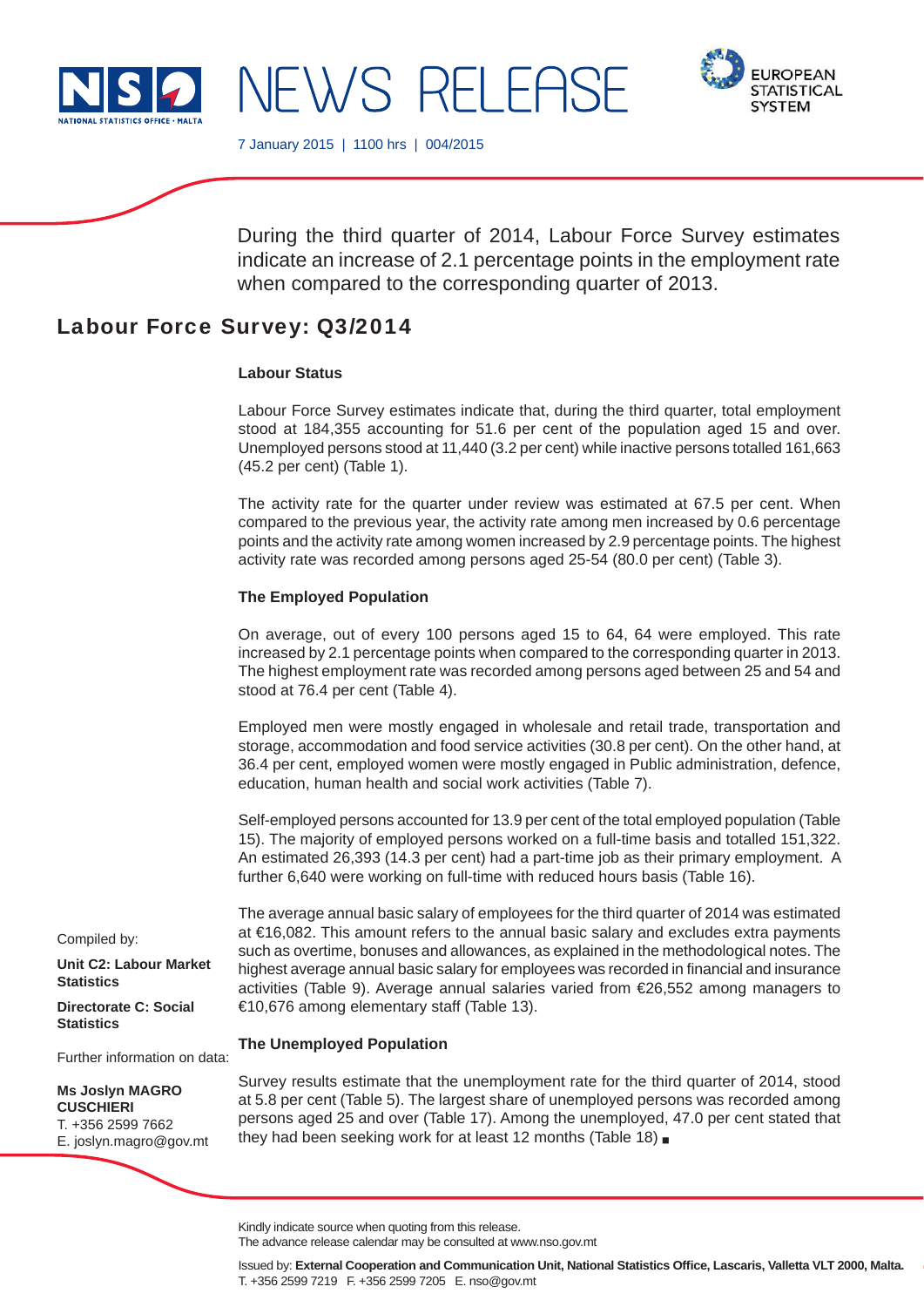# **Table 1. Persons aged 15 and over by sex and labour status**

|                      |              | <b>Sex</b> |                               | <b>Total</b>  |         |               |
|----------------------|--------------|------------|-------------------------------|---------------|---------|---------------|
| <b>Labour Status</b> | <b>Males</b> |            | <b>Females</b>                |               |         |               |
|                      | No.          | $\%$       | No.                           | $\frac{0}{0}$ | No.     | $\frac{9}{6}$ |
|                      |              |            | July-September 2014           |               |         |               |
| Employed             | 112,592      | 63.1       | 71,763                        | 40.0          | 184,355 | 51.6          |
| Unemployed           | 7,229        | 4.1        | 4,211                         | 2.4           | 11,440  | 3.2           |
| Inactive             | 58,542       | 32.8       | 103,121                       | 57.6          | 161,663 | 45.2          |
| Total                | 178,363      | 100.0      | 179,095                       | 100.0         | 357,458 | 100.0         |
|                      |              |            | July-September 2013 (Revised) |               |         |               |
| Employed             | 110,723      | 62.9       | 67,220                        | 37.8          | 177,943 | 50.3          |
| Unemployed           | 7,573        | 4.3        | 4,776                         | 2.7           | 12.349  | 3.5           |
| Inactive             | 57,852       | 32.8       | 105,795                       | 59.5          | 163,647 | 46.2          |
| Total                | 176,148      | 100.0      | 177,791                       | 100.0         | 353,939 | 100.0         |

# **Table 2. Labour force distribution by sex**

|                      |              | <b>Sex</b> |                               |       |         |              |  |
|----------------------|--------------|------------|-------------------------------|-------|---------|--------------|--|
| <b>Labour Status</b> | <b>Males</b> |            | <b>Females</b>                |       |         | <b>Total</b> |  |
|                      | No.          | %          | No.                           | $\%$  | No.     | %            |  |
|                      |              |            | July-September 2014           |       |         |              |  |
| Employed             | 112,592      | 94.0       | 71.763                        | 94.5  | 184,355 | 94.2         |  |
| Unemployed           | 7,229        | 6.0        | 4.211                         | 5.5   | 11,440  | 5.8          |  |
| <b>Total</b>         | 119,821      | 100.0      | 75,974                        | 100.0 | 195,795 | 100.0        |  |
|                      |              |            | July-September 2013 (Revised) |       |         |              |  |
| Employed             | 110,723      | 93.6       | 67,220                        | 93.4  | 177.943 | 93.5         |  |
| Unemployed           | 7,573        | 6.4        | 4,776                         | 6.6   | 12,349  | 6.5          |  |
| <b>Total</b>         | 118,296      | 100.0      | 71.996                        | 100.0 | 190,292 | 100.0        |  |

## **Table 3. Activity status by sex and age group**

|              |              | <b>Sex</b>                    | <b>Total</b>  |
|--------------|--------------|-------------------------------|---------------|
| Age group    | <b>Males</b> | <b>Females</b>                |               |
|              | $\%$         | $\%$                          | $\frac{0}{0}$ |
|              |              | July-September 2014           |               |
| $15 - 24$    | 56.1         | 53.6                          | 54.9          |
| 25-54        | 94.7         | 64.8                          | 80.0          |
| 55-64        | 60.9         | 24.1                          | 42.5          |
| <b>Total</b> | 80.4         | 54.1                          | 67.5          |
|              |              | July-September 2013 (Revised) |               |
| $15 - 24$    | 60.0         | 54.2                          | 57.2          |
| 25-54        | 93.3         | 60.8                          | 77.3          |
| 55-64        | 58.5         | 21.1                          | 39.8          |
| <b>Total</b> | 79.8         | 51.2                          | 65.7          |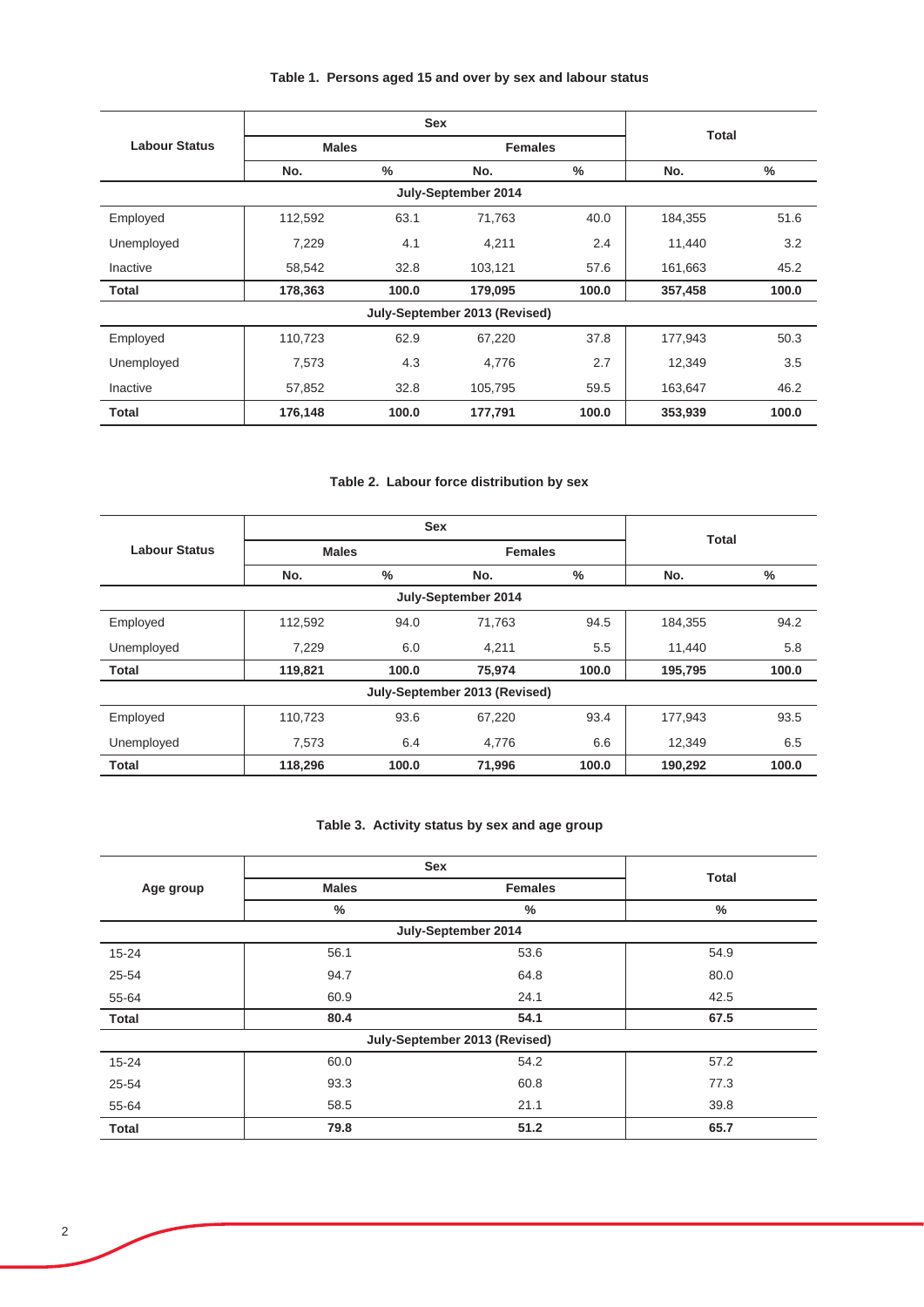# **Table 4. Employment rates by sex and age group**

|              |              | Sex                           |              |
|--------------|--------------|-------------------------------|--------------|
| Age group    | <b>Males</b> | <b>Females</b>                | <b>Total</b> |
|              | $\%$         | $\%$                          | $\%$         |
|              |              | July-September 2014           |              |
| $15 - 24$    | 48.7         | 48.0                          | 48.4         |
| 25-54        | 90.5         | 61.7                          | 76.4         |
| 55-64        | 55.7         | 23.3                          | 39.5         |
| <b>Total</b> | 75.5         | 51.1                          | 63.5         |
|              |              | July-September 2013 (Revised) |              |
| $15 - 24$    | 51.8         | 47.6                          | 49.8         |
| 25-54        | 88.8         | 57.5                          | 73.4         |
| 55-64        | 54.0         | 20.1                          | 37.0         |
| <b>Total</b> | 74.5         | 47.8                          | 61.4         |

## **Table 5. Unemployment rates by sex and age group**

|              |                     | <b>Sex</b>                    |              |
|--------------|---------------------|-------------------------------|--------------|
| Age group    | <b>Males</b>        | <b>Females</b>                | <b>Total</b> |
|              | %                   | %                             | $\%$         |
|              |                     | July-September 2014           |              |
| $15 - 24$    | $13.2^u$            | $10.4^u$                      | 11.9         |
| $25+$        | 5.0                 | $4.5^{\mathrm{u}}$            | 4.8          |
| <b>Total</b> | 6.0                 | 5.5                           | 5.8          |
|              |                     | July-September 2013 (Revised) |              |
| $15 - 24$    | $13.7^{\mathrm{u}}$ | $12.2^{\mathrm{u}}$           | 13.0         |
| $25+$        | 5.2                 | $5.2^{\mathrm{u}}$            | 5.2          |
| <b>Total</b> | 6.4                 | 6.6                           | 6.5          |

# **Table 6. Distribution of employed persons by sex and age group**

|              |                                |       | <b>Sex</b>                    |       |              |       |
|--------------|--------------------------------|-------|-------------------------------|-------|--------------|-------|
| Age group    | <b>Males</b><br><b>Females</b> |       |                               |       | <b>Total</b> |       |
|              | No.                            | $\%$  | No.                           | %     | No.          | $\%$  |
|              |                                |       | July-September 2014           |       |              |       |
| $15 - 24$    | 13,550                         | 12.1  | 12,461                        | 17.4  | 26,011       | 14.1  |
| 25-34        | 28,759                         | 25.5  | 21,681                        | 30.2  | 50,440       | 27.4  |
| $35 - 44$    | 26,993                         | 24.0  | 17,706                        | 24.7  | 44,699       | 24.2  |
| 45-54        | 23,802                         | 21.1  | 12,672                        | 17.7  | 36,474       | 19.8  |
| 55-64        | 16,357                         | 14.5  | 6,875                         | 9.6   | 23,232       | 12.6  |
| $65+$        | 3,131                          | 2.8   |                               |       | 3,499        | 1.9   |
| <b>Total</b> | 112,592                        | 100.0 | 71,763                        | 100.0 | 184,355      | 100.0 |
|              |                                |       | July-September 2013 (Revised) |       |              |       |
| $15 - 24$    | 14,592                         | 13.2  | 12,609                        | 18.8  | 27,201       | 15.3  |
| 25-34        | 27,774                         | 25.1  | 21,083                        | 31.4  | 48,857       | 27.4  |
| $35 - 44$    | 25,722                         | 23.2  | 15,522                        | 23.1  | 41,244       | 23.2  |
| 45-54        | 23,804                         | 21.5  | 11,719                        | 17.4  | 35,523       | 20.0  |
| 55-64        | 15,887                         | 14.3  | 5,943                         | 8.8   | 21,830       | 12.3  |
| $65+$        | 2,944                          | 2.7   |                               |       | 3,288        | 1.8   |
| <b>Total</b> | 110,723                        | 100.0 | 67,220                        | 100.0 | 177,943      | 100.0 |

: unreliable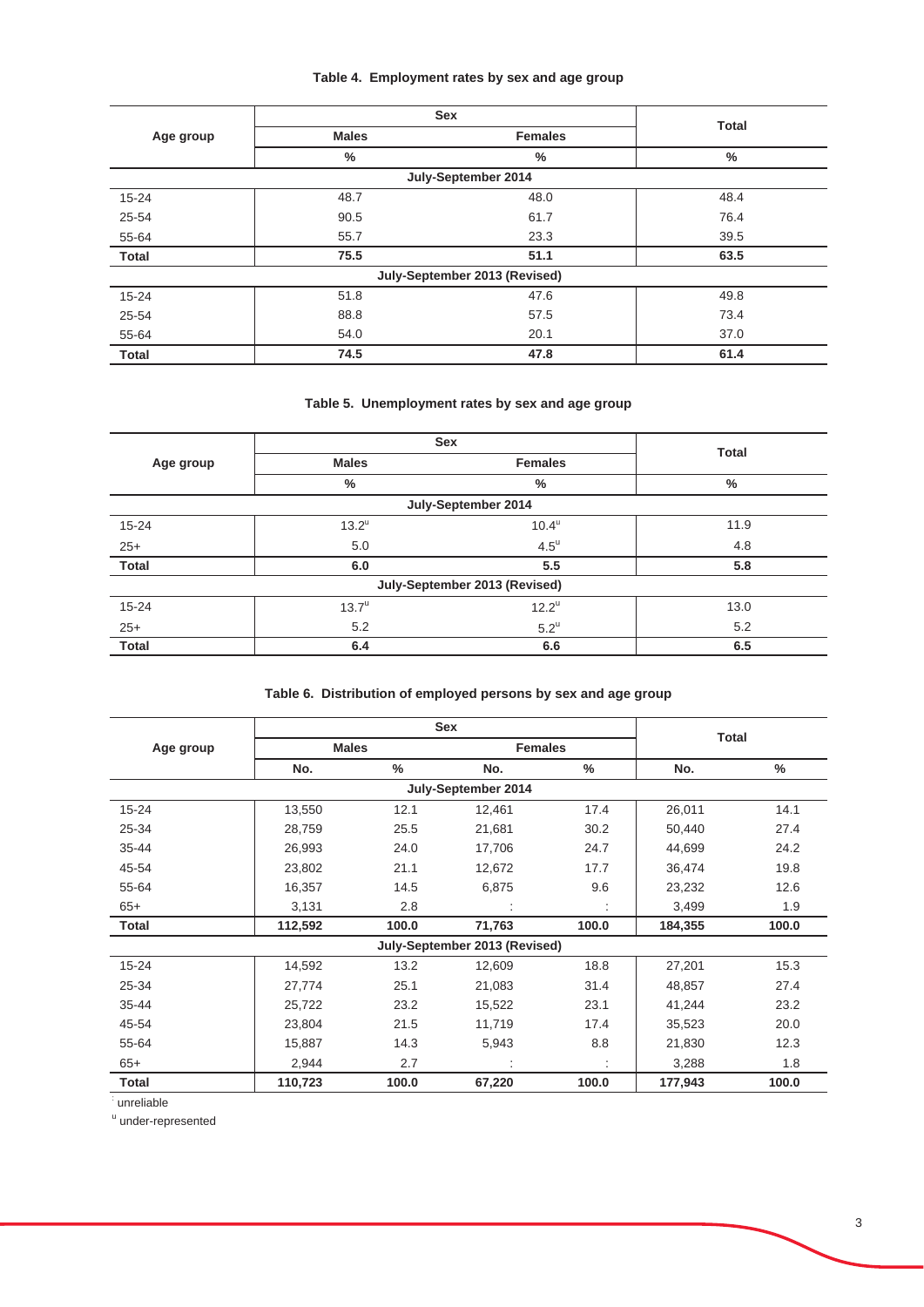## **Table 7. Distribution of employed persons by sex and economic activity: July-September 2014**

|                                                                                                      |                      | Sex                | Total          |                   |                 |                    |
|------------------------------------------------------------------------------------------------------|----------------------|--------------------|----------------|-------------------|-----------------|--------------------|
| <b>Economic Activity</b>                                                                             | <b>Males</b>         |                    | <b>Females</b> |                   |                 |                    |
|                                                                                                      | No.                  | $\%$               | No.            | $\frac{0}{0}$     | No.             | $\frac{0}{0}$      |
| Agriculture, forestry and fishing                                                                    | $2,187^{\mathrm{u}}$ | $1.9^{\mathrm{u}}$ |                |                   | $2,371^{\circ}$ | $1.3^{\mathrm{u}}$ |
| Manufacturing, mining and quarrying and other industry                                               | 20,065               | 17.8               | 6,399          | 8.9               | 26,464          | 14.4               |
| Construction                                                                                         | 9,485                | 8.4                |                |                   | 10,535          | 5.7                |
| Wholesale and retail trade, transportation and storage,<br>accommodation and food service activities | 34,674               | 30.8               | 18,893         | 26.3              | 53,567          | 29.1               |
| Information and communication                                                                        | 4,665                | 4.1                | $2,376^u$      | $3.3^{\circ}$     | 7,041           | 3.8                |
| Financial and insurance activities                                                                   | 3,944                | 3.5                | 3,947          | 5.5               | 7,891           | 4.3                |
| Real estate activities                                                                               | ٠<br>٠               | ÷                  | ÷              | ٠<br>$\mathbf{r}$ | $\cdot$         |                    |
| Professional, scientific, technical, administration and support<br>service activities                | 8,800                | 7.8                | 6,533          | 9.1               | 15,333          | 8.3                |
| Public administration, defence, education, human health and<br>social work activities                | 23,374               | 20.8               | 26,104         | 36.4              | 49,478          | 26.8               |
| Other services                                                                                       | 4,714                | 4.2                | 5,797          | 8.1               | 10,511          | 5.7                |
| Total                                                                                                | 112,592              | 100.0              | 71,763         | 100.0             | 184,355         | 100.0              |

## **Table 8. Distribution of employed persons by sex and economic activity: July-September 2013 (Revised)**

|                                                                                                      |                         | Sex           |                |                    | Total           |                    |
|------------------------------------------------------------------------------------------------------|-------------------------|---------------|----------------|--------------------|-----------------|--------------------|
| <b>Economic Activity</b>                                                                             | <b>Males</b>            |               | <b>Females</b> |                    |                 |                    |
|                                                                                                      | No.                     | $\frac{9}{6}$ | No.            | $\frac{9}{6}$      | No.             | $\frac{0}{2}$      |
| Agriculture, forestry and fishing                                                                    | $2,129^{\circ}$         | $1.92^u$      | t              |                    | $2,456^{\circ}$ | $1.4^{\mathrm{u}}$ |
| Manufacturing, mining and quarrying and other industry                                               | 20,609                  | 18.6          | 7,094          | 10.6               | 27,703          | 15.6               |
| Construction                                                                                         | 10,135                  | 9.2           |                |                    | 10,782          | 6.1                |
| Wholesale and retail trade, transportation and storage,<br>accommodation and food service activities | 35,666                  | 32.2          | 16,490         | 24.5               | 52,156          | 29.3               |
| Information and communication                                                                        | 4,498                   | 4.1           | $2,182^u$      | $3.2^{\mathrm{u}}$ | 6,680           | 3.8                |
| Financial and insurance activities                                                                   | 3,372                   | 3.0           | 4,339          | 6.5                | 7,711           | 4.3                |
| Real estate activities                                                                               | $\cdot$<br>$\mathbf{r}$ | ÷             | ÷              | $\mathbf{r}$       | ÷               |                    |
| Professional, scientific, technical, administration and support<br>service activities                | 7,205                   | 6.5           | 5,362          | 8.0                | 12,567          | 7.1                |
| Public administration, defence, education, human health and<br>social work activities                | 22,443                  | 20.3          | 25,412         | 37.8               | 47,855          | 26.9               |
| Other services                                                                                       | 3,851                   | 3.5           | 5,043          | 7.5                | 8,894           | 5.0                |
| Total                                                                                                | 110,723                 | 100.0         | 67,220         | 100.0              | 177,943         | 100.0              |

: unreliable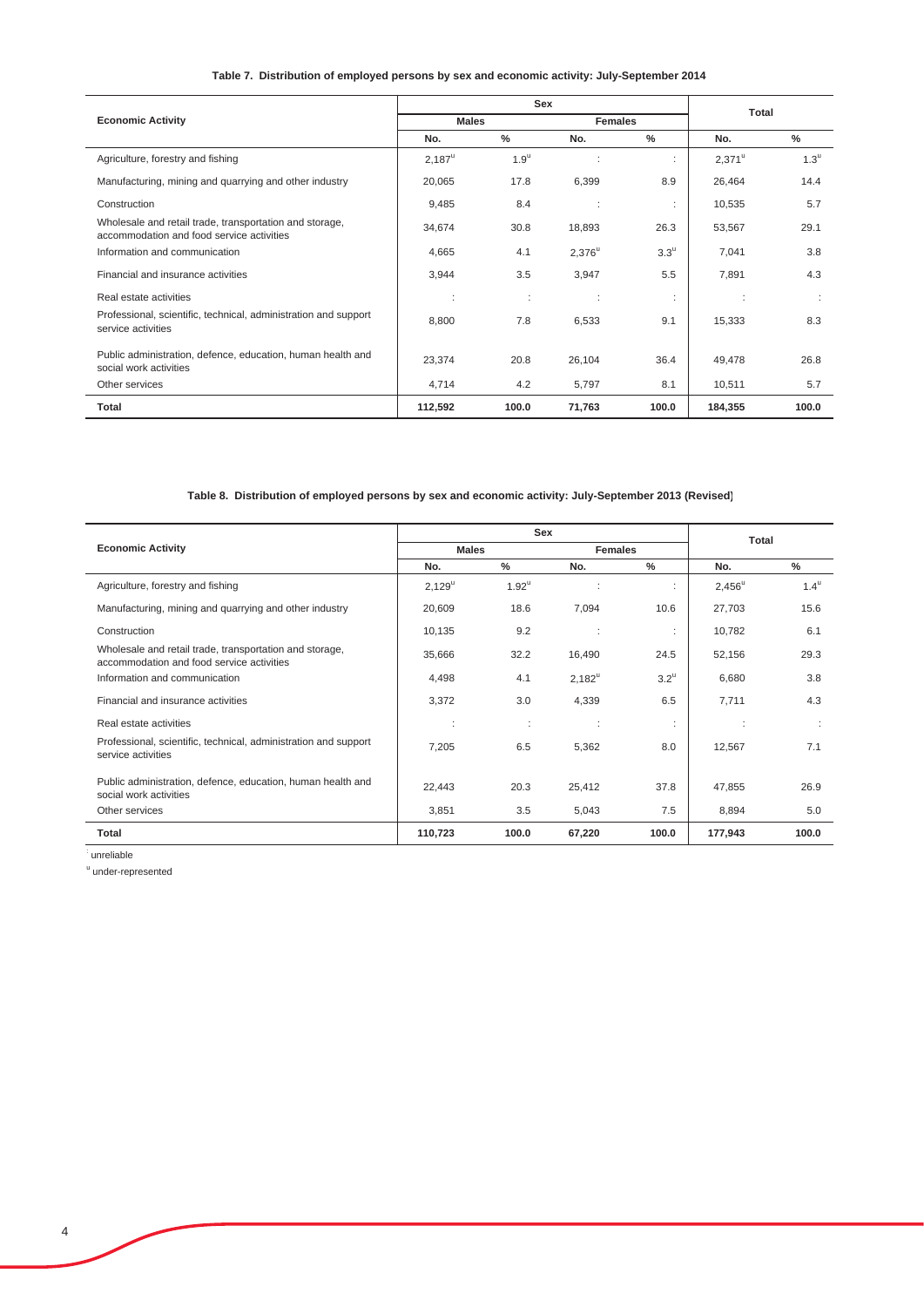## **Table 9. Average annual basic salary\* for employees by sex and economic activity: July-September 2014**

|                                                                                                      |                      |                 | Sex                 |                       | Total               |                  |
|------------------------------------------------------------------------------------------------------|----------------------|-----------------|---------------------|-----------------------|---------------------|------------------|
| <b>Economic Activity</b>                                                                             | <b>Males</b>         |                 | <b>Females</b>      |                       |                     |                  |
|                                                                                                      | No. of<br>employees  | Average<br>Euro | No. Of<br>employees | Average<br>Euro       | No. of<br>employees | Average<br>Euro  |
| Agriculture, forestry and fishing                                                                    |                      |                 |                     |                       | $1,355^{\rm u}$     | $13,630^{\circ}$ |
| Manufacturing, mining and quarrying and other industry                                               | 17,870               | 15,999          | 6,241               | 15,067                | 24,111              | 15,758           |
| Construction                                                                                         | 6,501                | 15,182          | ÷                   |                       | 7,485               | 15,297           |
| Wholesale and retail trade, transportation and storage,<br>accommodation and food service activities | 25,775               | 14,867          | $17,332^u$          | $11,668^{\circ}$      | 43,107              | 13,581           |
| Information and communication                                                                        | 4,097                | 21,817          | $2,147^{\circ}$     | $12,382^{\mathrm{u}}$ | 6,244               | 18,573           |
| Financial and insurance activities                                                                   | 3,789                | 26,350          | 3,947               | 20,699                | 7,736               | 23,467           |
| Real estate activities                                                                               | ÷                    |                 | ÷                   | ÷                     | ÷                   |                  |
| Professional, scientific, technical, administration and support<br>service activities                | 6,745                | 17,804          | 5,629               | 15,099                | 12,374              | 16,574           |
| Public administration, defence, education, human health and<br>social work activities                | 22,992               | 18,952          | 25,928              | 15,606                | 48,920              | 17,179           |
| Other services                                                                                       | $3,248^{\mathrm{u}}$ | 18,929          | 3,776               | 11,623                | 7,024               | 15,002           |
| <b>Total</b>                                                                                         | 92,307               | 17,269          | 66,489              | 14,434                | 158,796             | 16,082           |

## **Table 10. Average annual basic salary\* for employees by sex and economic activity: July-September 2013 (Revised)**

|                                                                                                      |                      | Sex              |                     |                  |                     | <b>Total</b>    |  |
|------------------------------------------------------------------------------------------------------|----------------------|------------------|---------------------|------------------|---------------------|-----------------|--|
| <b>Economic Activity</b>                                                                             |                      | <b>Males</b>     |                     | <b>Females</b>   |                     |                 |  |
|                                                                                                      | No. of<br>employees  | Average<br>Euro  | No. Of<br>employees | Average<br>Euro  | No. of<br>employees | Average<br>Euro |  |
| Agriculture, forestry and fishing                                                                    |                      | ÷                |                     | ÷                |                     |                 |  |
| Manufacturing, mining and quarrying and other industry                                               | 18,760               | 16,026           | 7,094               | 14,123           | 25,854              | 15,504          |  |
| Construction                                                                                         | 6,028                | 14,721           |                     |                  | 6,675               | 14,650          |  |
| Wholesale and retail trade, transportation and storage,<br>accommodation and food service activities | 27,238               | 14,237           | 15,284              | 11,182           | 42,522              | 13,139          |  |
| Information and communication                                                                        | 4,166                | 19,510           | $1,990^u$           | $16,035^{\circ}$ | 6,156               | 18,387          |  |
| Financial and insurance activities                                                                   | $3,263^{\mathrm{u}}$ | $25,605^{\circ}$ | 4,339               | 19,801           | 7,602               | 22,292          |  |
| Real estate activities                                                                               |                      | ÷                | ٠.                  |                  |                     |                 |  |
| Professional, scientific, technical, administration and support<br>service activities                | 5,029                | 19,810           | 4,886               | 13,561           | 9,915               | 16,730          |  |
| Public administration, defence, education, human health and<br>social work activities                | 21,785               | 18,053           | 25,058              | 15,449           | 46,843              | 16,660          |  |
| Other services                                                                                       | $2,836^u$            | $21,128^u$       | 3,416               | 13,131           | 6,252               | 16,759          |  |
| Total                                                                                                | 90,101               | 16,741           | 63,169              | 14,271           | 153,270             | 15,723          |  |

\* Amount given is prior to tax and social contribution deductions

: unreliable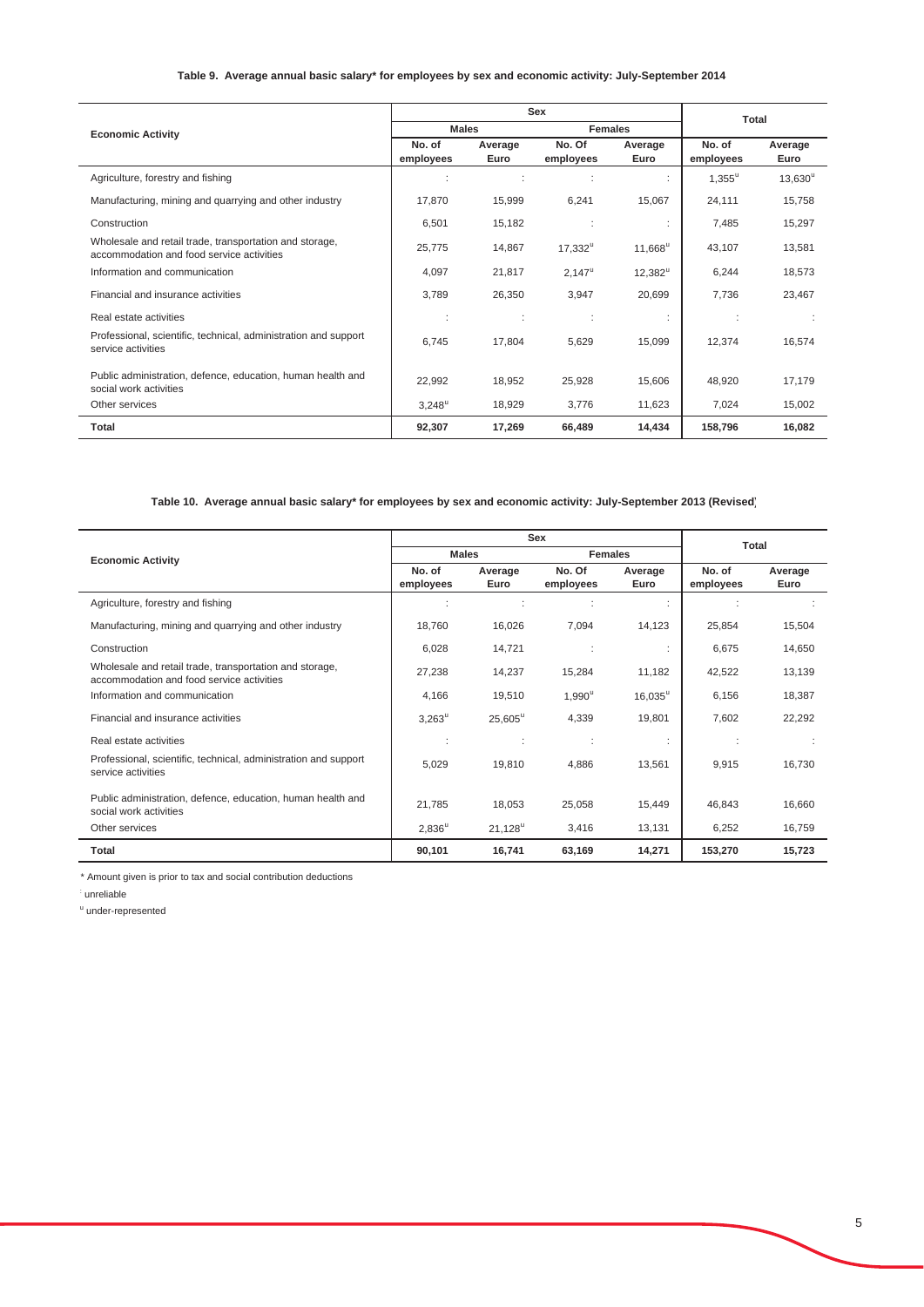|  |  |  |  | Table 11. Main occupation of total employed persons by sex: July-September 2014 |
|--|--|--|--|---------------------------------------------------------------------------------|
|--|--|--|--|---------------------------------------------------------------------------------|

|                                                       |                 | Sex                |                |                      |                 |                    |
|-------------------------------------------------------|-----------------|--------------------|----------------|----------------------|-----------------|--------------------|
| <b>Occupational Group</b>                             | <b>Males</b>    |                    | <b>Females</b> |                      | <b>Total</b>    |                    |
|                                                       | No.             | $\frac{0}{0}$      | No.            | $\frac{0}{0}$        | No.             | $\%$               |
| <b>Armed Forces</b>                                   | $1,756^{\circ}$ | $1.6^{\mathrm{u}}$ |                | $\ddot{\phantom{a}}$ | $1,878^u$       | 1.0 <sup>u</sup>   |
| Managers                                              | 12,842          | 11.4               | 4,181          | 5.8                  | 17,023          | 9.2                |
| Professionals                                         | 14,288          | 12.7               | 14,718         | 20.5                 | 29,006          | 15.7               |
| Technicians and<br>associate professionals            | 16,766          | 14.9               | 9,902          | 13.8                 | 26,668          | 14.5               |
| Clerical support workers                              | 8,679           | 7.7                | 12,118         | 16.9                 | 20,797          | 11.3               |
| Service and sales workers                             | 18,859          | 16.7               | 21,238         | 29.6                 | 40,097          | 21.8               |
| Skilled agricultural, forestry and<br>fishery workers | $1,449^u$       | $1.3^{\mathrm{u}}$ |                | $\ddot{\phantom{a}}$ | $1,501^{\circ}$ | $0.8^{\mathrm{u}}$ |
| Craft and related trades<br>workers                   | 16,599          | 14.7               | t              | ÷.                   | 17,579          | 9.5                |
| Plant and machine operators,<br>and assemblers        | 8,407           | 7.5                | $2,817^u$      | $3.9^{\mathrm{u}}$   | 11,224          | 6.1                |
| Elementary occupations                                | 12,947          | 11.5               | 5,635          | 7.9                  | 18,582          | 10.1               |
| <b>Total</b>                                          | 112,592         | 100.0              | 71,763         | 100.0                | 184,355         | 100.0              |

**Table 12. Main occupation of total employed persons by sex: July-September 2013 (Revised)**

|                                                       |              | <b>Sex</b>         |                |                    |              |                    |
|-------------------------------------------------------|--------------|--------------------|----------------|--------------------|--------------|--------------------|
| <b>Occupational Group</b>                             | <b>Males</b> |                    | <b>Females</b> |                    | <b>Total</b> |                    |
|                                                       | No.          | $\%$               | No.            | $\frac{0}{0}$      | No.          | $\frac{0}{0}$      |
| <b>Armed Forces</b>                                   | $1,926^u$    | $1.7^{\mathrm{u}}$ | t              | ÷                  | $2,006^u$    | 1.1 <sup>u</sup>   |
| Managers                                              | 12,201       | 11.0               | 4,798          | 7.1                | 16,999       | 9.5                |
| Professionals                                         | 14,675       | 13.3               | 13,068         | 19.4               | 27,743       | 15.6               |
| Technicians and<br>associate professionals            | 16,360       | 14.8               | 10,199         | 15.2               | 26,559       | 14.9               |
| Clerical support workers                              | 6,801        | 6.1                | 12,442         | 18.5               | 19,243       | 10.8               |
| Service and sales workers                             | 17,281       | 15.6               | 18,470         | 27.5               | 35,751       | 20.1               |
| Skilled agricultural, forestry and<br>fishery workers | $1,733^u$    | $1.6^{\mathrm{u}}$ | t              | ÷                  | $1,908^u$    | $1.1^{\mathrm{u}}$ |
| Craft and related trades<br>workers                   | 17,788       | 16.1               | ÷              | ÷                  | 18,858       | 10.6               |
| Plant and machine operators,<br>and assemblers        | 9,896        | 8.9                | $2,326^u$      | $3.5^{\mathrm{u}}$ | 12,222       | 6.9                |
| Elementary occupations                                | 12,062       | 10.9               | 4,592          | 6.8                | 16,654       | 9.4                |
| <b>Total</b>                                          | 110,723      | 100.0              | 67,220         | 100.0              | 177,943      | 100.0              |

: unreliable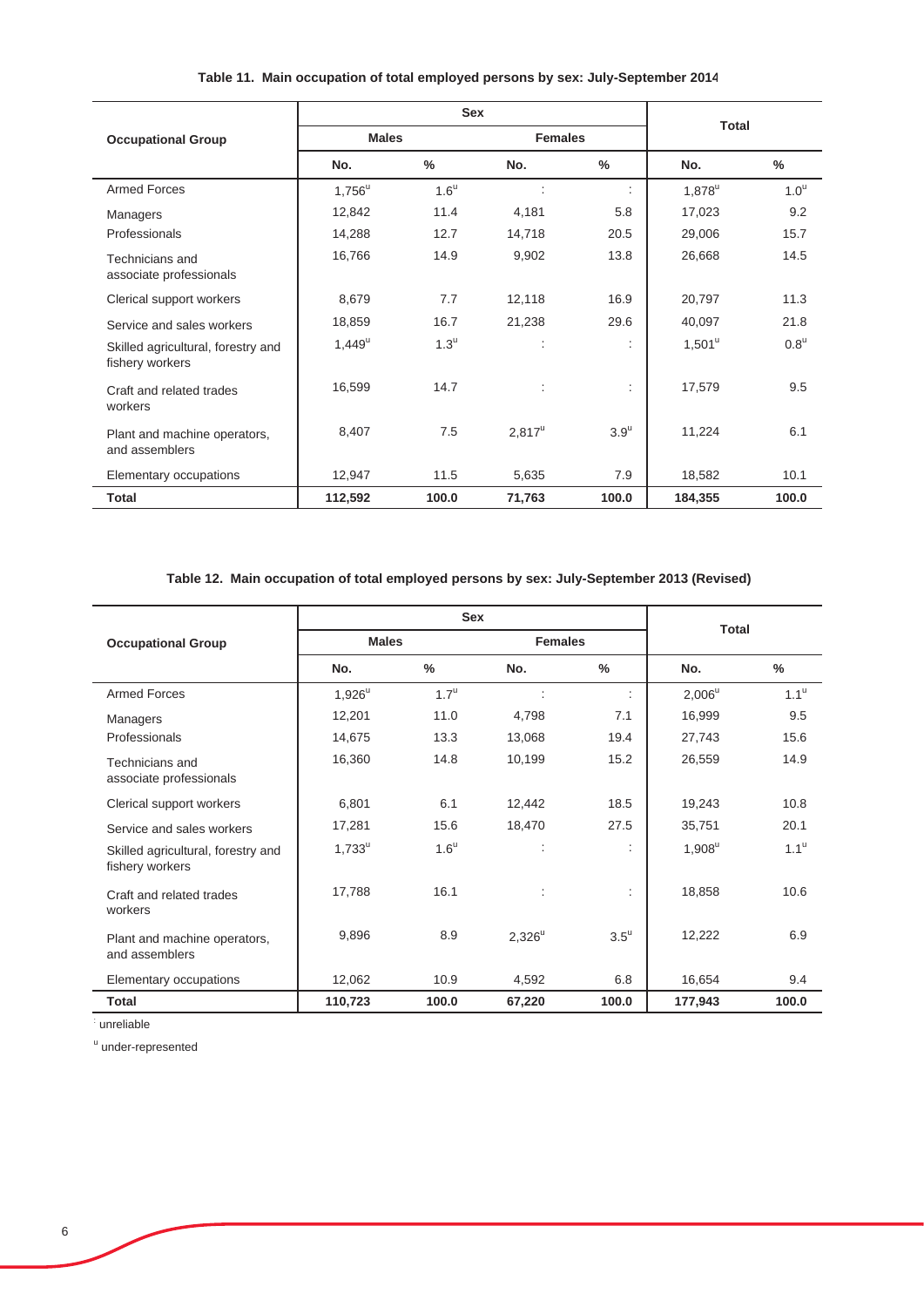## **Table 13. Average annual basic salary\* for employees by sex and main occupation: July-September 2014**

|                                                       |                        | <b>Sex</b>           | <b>Total</b>   |                 |           |                       |  |
|-------------------------------------------------------|------------------------|----------------------|----------------|-----------------|-----------|-----------------------|--|
| <b>Occupational Group</b>                             | <b>Males</b>           |                      | <b>Females</b> |                 |           |                       |  |
|                                                       | Average<br>No.<br>Euro |                      | No.            | Average<br>Euro | No.       | Average<br>Euro       |  |
| <b>Armed Forces</b>                                   | $1,756^u$              | $16,388^u$           |                | ÷               | $1,878^u$ | $16,429^{\mathrm{u}}$ |  |
| Managers                                              | 9,368                  | 27,000               | 3,769          | 25,438          | 13,137    | 26,552                |  |
| Professionals                                         | 12,534                 | 24,130               | 13,812         | 19,366          | 26,346    | 21,632                |  |
| Technicians and<br>associate professionals            | 14,500                 | 18,855               | 9,401          | 16,683          | 23,901    | 18,001                |  |
| Clerical support workers                              | 8,465                  | 14,630               | 12,118         | 12,766          | 20,583    | 13,532                |  |
| Service and sales workers                             | 14,033                 | 13,951               | 18,293         | 10,361          | 32,326    | 11,919                |  |
| Skilled agricultural, forestry and<br>fishery workers |                        | $\ddot{\phantom{a}}$ |                | ÷               |           | ÷                     |  |
| Craft and related trades<br>workers                   | 11,586                 | 14,585               |                | ÷               | 12,381    | 14,491                |  |
| Plant and machine operators,<br>and assemblers        | 7,195                  | 13,527               | $2,817^u$      | $13,198^u$      | 10,012    | 13,434                |  |
| Elementary occupations                                | 12,220                 | 11,630               | 5,362          | 8,502           | 17,582    | 10,676                |  |
| <b>Total</b>                                          | 92,307                 | 17,269               | 66,489         | 14,434          | 158,796   | 16,082                |  |

**Table 14. Average annual basic salary\* for employees by sex and main occupation: July-September 2013 (Revised**

|                                                       |              | <b>Sex</b>       | <b>Total</b>   |                       |                      |                 |  |
|-------------------------------------------------------|--------------|------------------|----------------|-----------------------|----------------------|-----------------|--|
| <b>Occupational Group</b>                             | <b>Males</b> |                  | <b>Females</b> |                       |                      |                 |  |
|                                                       | No.          | Average<br>Euro  | No.            | Average<br>Euro       |                      | Average<br>Euro |  |
| <b>Armed Forces</b>                                   | $1,814^u$    | $17,014^{\circ}$ |                |                       | $1,894^{\mathrm{u}}$ | $16.947^u$      |  |
| Managers                                              | 9,408        | 26,392           | 4,556          | 22,995                | 13,964               | 25,284          |  |
| Professionals                                         | 12,328       | 21,511           | 12,532         | 18,604                | 24,860               | 20,045          |  |
| Technicians and<br>associate professionals            | 14,609       | 17,978           | 9,937          | 15,764                | 24,546               | 17,081          |  |
| Clerical support workers                              | 6,570        | 13,764           | 12,383         | 12,448                | 18,953               | 12,904          |  |
| Service and sales workers                             | 13,097       | 13,381           | 16,064         | 10,955                | 29,161               | 12,045          |  |
| Skilled agricultural, forestry and<br>fishery workers |              |                  |                |                       |                      |                 |  |
| Craft and related trades<br>workers                   | 12,015       | 15,137           |                |                       | 12,928               | 15,052          |  |
| Plant and machine operators,<br>and assemblers        | 8,724        | 13,410           | $2,326^u$      | $11,727^{\mathrm{u}}$ | 11,050               | 13,056          |  |
| Elementary occupations                                | 11,058       | 11,892           | 4,268          | 8,013                 | 15,326               | 10,812          |  |
| <b>Total</b>                                          | 90,101       | 16,741           | 63,169         | 14,271                | 153,270              | 15,723          |  |

\* Amount given is prior to tax and social contribution deductions

: unreliable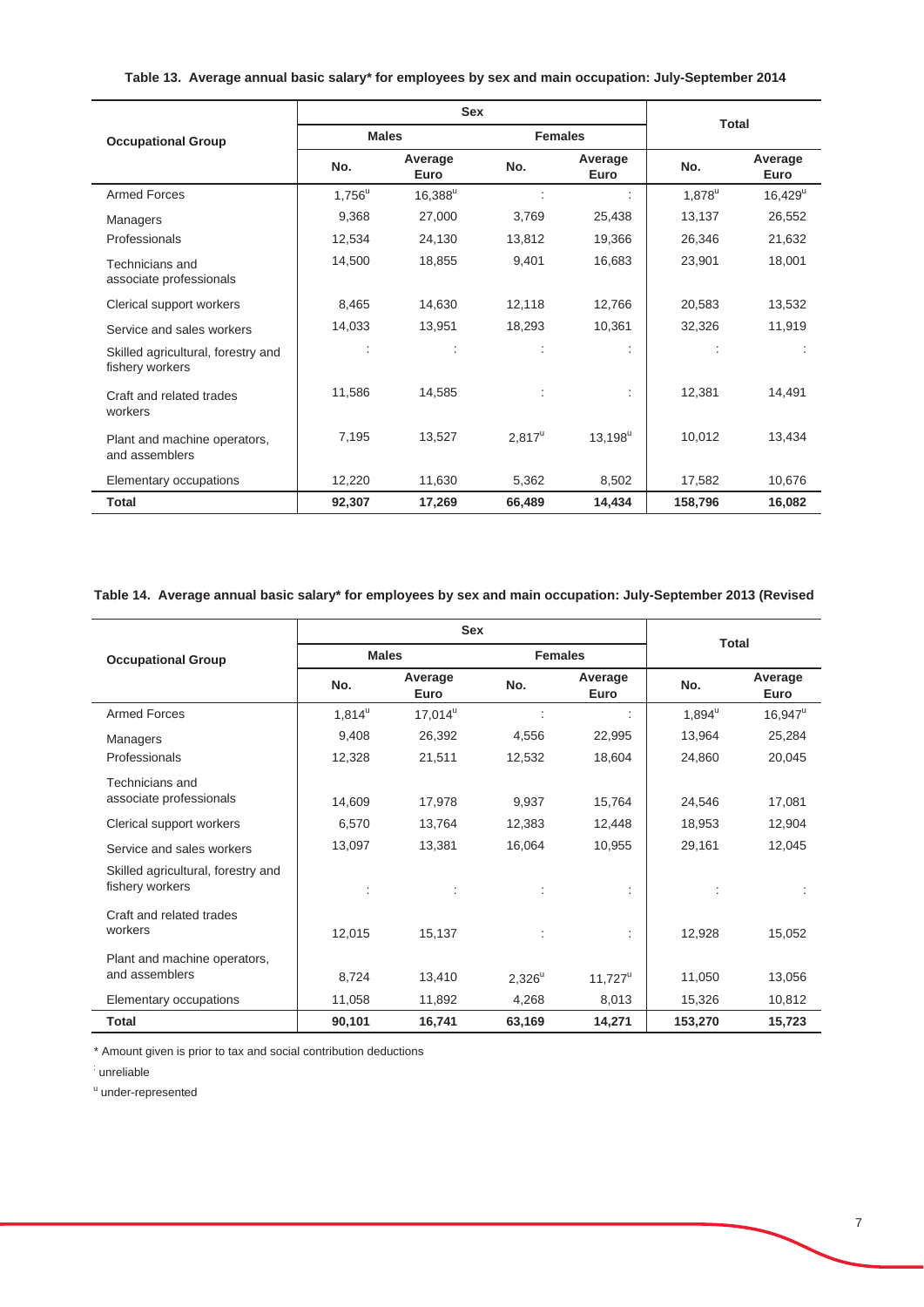## **Table 15. Distribution of employed persons by sex and professional status of main occupation**

|                                 |              | <b>Sex</b>                    |                |                  |              |               |
|---------------------------------|--------------|-------------------------------|----------------|------------------|--------------|---------------|
| <b>Professional status</b>      | <b>Males</b> |                               | <b>Females</b> |                  | <b>Total</b> |               |
|                                 | No.          | $\frac{0}{0}$                 | No.            | %                | No.          | $\frac{0}{0}$ |
|                                 |              | July-September 2014           |                |                  |              |               |
| Self-employed without employees | 12,960       | 11.5                          | 4,194          | 5.8              | 17,154       | 9.3           |
| Self-employed with employees    | 7,325        | 6.5                           | $\mathbf{r}$   |                  | 8,405        | 4.6           |
| Employee                        | 92,307       | 82.0                          | 66,489         | 92.7             | 158,796      | 86.1          |
| Family worker                   |              | $\sim$                        |                | ٠                |              |               |
| Total                           | 112,592      | 100.0                         | 71,763         | 100.0            | 184,355      | 100.0         |
|                                 |              | July-September 2013 (Revised) |                |                  |              |               |
| Self-employed without employees | 13,454       | 12.1                          | $3.210^u$      | 4.8 <sup>u</sup> | 16,664       | 9.4           |
| Self-employed with employees    | 7,168        | 6.5                           | ٠.             | ٠                | 8,009        | 4.5           |
| Employee                        | 90,101       | 81.4                          | 63,169         | 94.0             | 153,270      | 86.1          |
| Family worker                   |              |                               |                | $\cdot$          |              |               |
| Total                           | 110,723      | 100.0                         | 67,220         | 100.0            | 177,943      | 100.0         |

## **Table 16. Distribution of employed persons by sex and type of employment in main occupation**

|                                  | <b>Sex</b>   |                               |                |               | <b>Total</b> |               |
|----------------------------------|--------------|-------------------------------|----------------|---------------|--------------|---------------|
| <b>Type of Employment</b>        | <b>Males</b> |                               | <b>Females</b> |               |              |               |
|                                  | No.          | %                             | No.            | $\frac{0}{0}$ | No.          | $\frac{0}{0}$ |
|                                  |              | July-September 2014           |                |               |              |               |
| Full-time job                    | 101,121      | 89.8                          | 50,201         | 70.0          | 151,322      | 82.1          |
| Full-time with reduced hours job | ٠<br>$\cdot$ | $\cdot$<br>×.                 | 5,608          | 7.8           | 6,640        | 3.6           |
| Part-time job                    | 10,439       | 9.3                           | 15,954         | 22.2          | 26,393       | 14.3          |
| Total                            | 112,592      | 100.0                         | 71,763         | 100.0         | 184,355      | 100.0         |
|                                  |              | July-September 2013 (Revised) |                |               |              |               |
| Full-time job                    | 99,833       | 90.2                          | 49,344         | 73.4          | 149,177      | 83.8          |
| Full-time with reduced hours job | ٠<br>٠.      | ٠<br>×.                       | 4,676          | 7.0           | 5.064        | 2.9           |
| Part-time job                    | 10,502       | 9.5                           | 13,200         | 19.6          | 23,702       | 13.3          |
| <b>Total</b>                     | 110,723      | 100.0                         | 67,220         | 100.0         | 177,943      | 100.0         |

: unreliable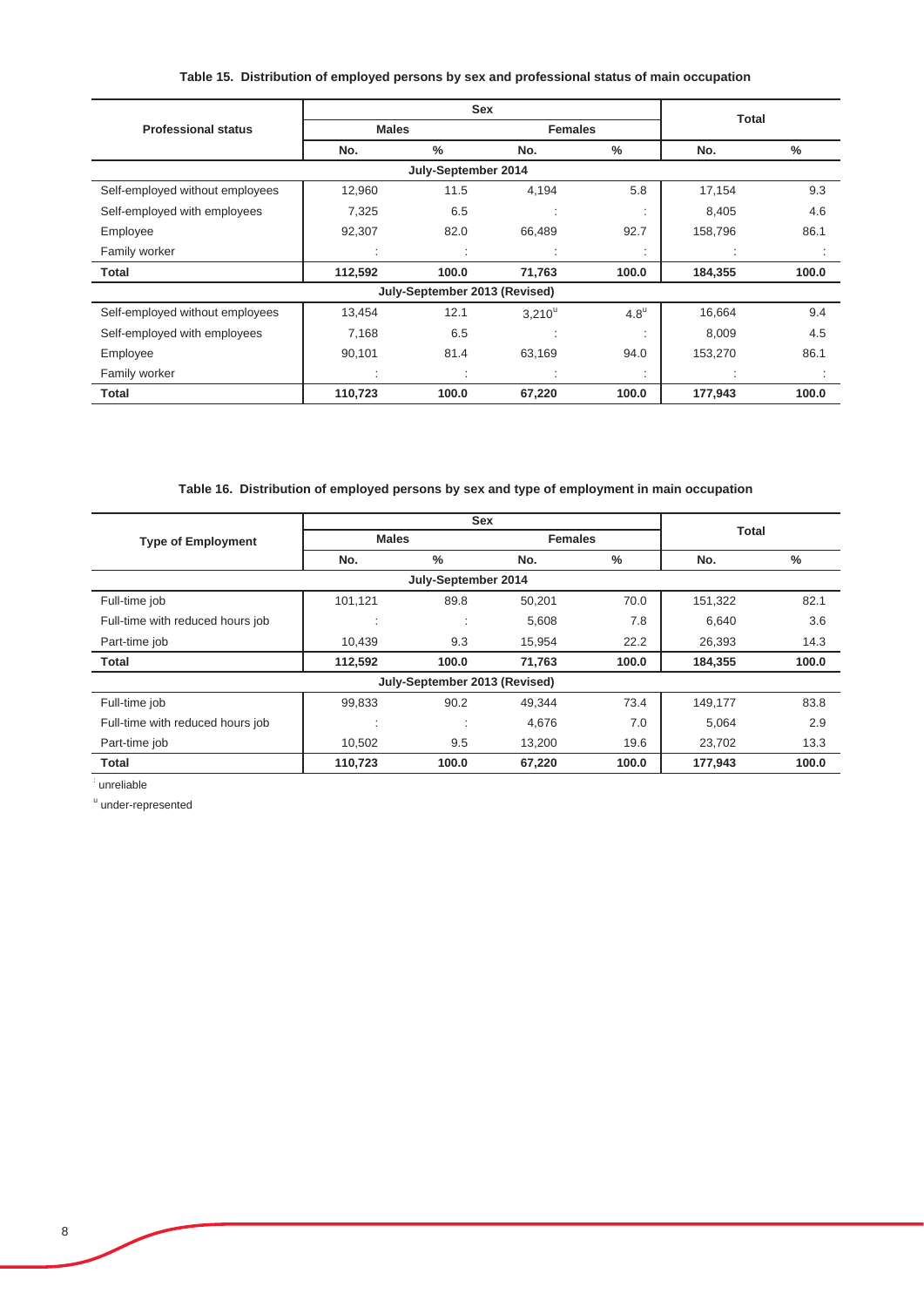## **Table 17. Distribution of unemployed persons by sex and age**

|                               | Sex          |                |                      |                   |              |       |  |
|-------------------------------|--------------|----------------|----------------------|-------------------|--------------|-------|--|
| Age group                     | <b>Males</b> |                | <b>Females</b>       |                   | <b>Total</b> |       |  |
|                               | No.          | %              | No.                  | $\%$              | No.          | $\%$  |  |
| July-September 2014           |              |                |                      |                   |              |       |  |
| $15 - 24$                     | $2,065^u$    | $28.6^u$       | $1,449^{\mathrm{u}}$ | $34.4^{\circ}$    | 3,514        | 30.7  |  |
| $25+$                         | 5,164        | 71.4           | $2,762^u$            | $65.6^\circ$      | 7,926        | 69.3  |  |
| <b>Total</b>                  | 7,229        | 100.0          | 4,211                | 100.0             | 11,440       | 100.0 |  |
| July-September 2013 (Revised) |              |                |                      |                   |              |       |  |
| $15 - 24$                     | $2,308^u$    | $30.5^{\circ}$ | $1,755^{\circ}$      | 36.7 <sup>u</sup> | 4,063        | 32.9  |  |
| $25+$                         | 5,265        | 69.5           | $3,021^u$            | $63.3^\circ$      | 8,286        | 67.1  |  |
| <b>Total</b>                  | 7,573        | 100.0          | 4,776                | 100.0             | 12,349       | 100.0 |  |

## **Table 18. Distribution of unemployed persons by sex and duration of job search**

|                     | <b>Sex</b>      |                               |                 |                     | <b>Total</b> |                   |  |  |
|---------------------|-----------------|-------------------------------|-----------------|---------------------|--------------|-------------------|--|--|
| <b>Duration</b>     | <b>Males</b>    |                               | <b>Females</b>  |                     |              |                   |  |  |
|                     | No.             | $\frac{0}{0}$                 | No.             | $\%$                | No.          | %                 |  |  |
| July-September 2014 |                 |                               |                 |                     |              |                   |  |  |
| Less than 5 months  | $2,254^{\circ}$ | $31.2^u$                      | $2,202^u$       | $52.3^{\mathrm{u}}$ | 4,456        | 39.0              |  |  |
| 6-11 months         | $\cdot$         | ٠<br>$\ddot{\phantom{a}}$     | ٠<br>$\cdot$    | $\mathbf{r}$        | $1,611^u$    | 14.0 <sup>u</sup> |  |  |
| $12+$ months        | 3,796           | 52.5                          | $1.577^{\circ}$ | $37.4^{\circ}$      | 5,373        | 47.0              |  |  |
| <b>Total</b>        | 7,229           | 100.0                         | 4,211           | 100.0               | 11,440       | 100.0             |  |  |
|                     |                 | July-September 2013 (Revised) |                 |                     |              |                   |  |  |
| Less than 5 months  | $2,368^u$       | $31.3^{\mathrm{u}}$           | $2,324^{\circ}$ | $48.7^{\mathrm{u}}$ | 4,692        | 38.0              |  |  |
| 6-11 months         | $1.371^{\circ}$ | $18.1^{\circ}$                | $763^u$         | 16.0 <sup>u</sup>   | $2.134^u$    | $17.3^{\circ}$    |  |  |
| $12+$ months        | 3,834           | 50.6                          | $1.689^u$       | $35.4^{\circ}$      | 5,523        | 44.7              |  |  |
| <b>Total</b>        | 7,573           | 100.0                         | 4,776           | 100.0               | 12,349       | 100.0             |  |  |

: unreliable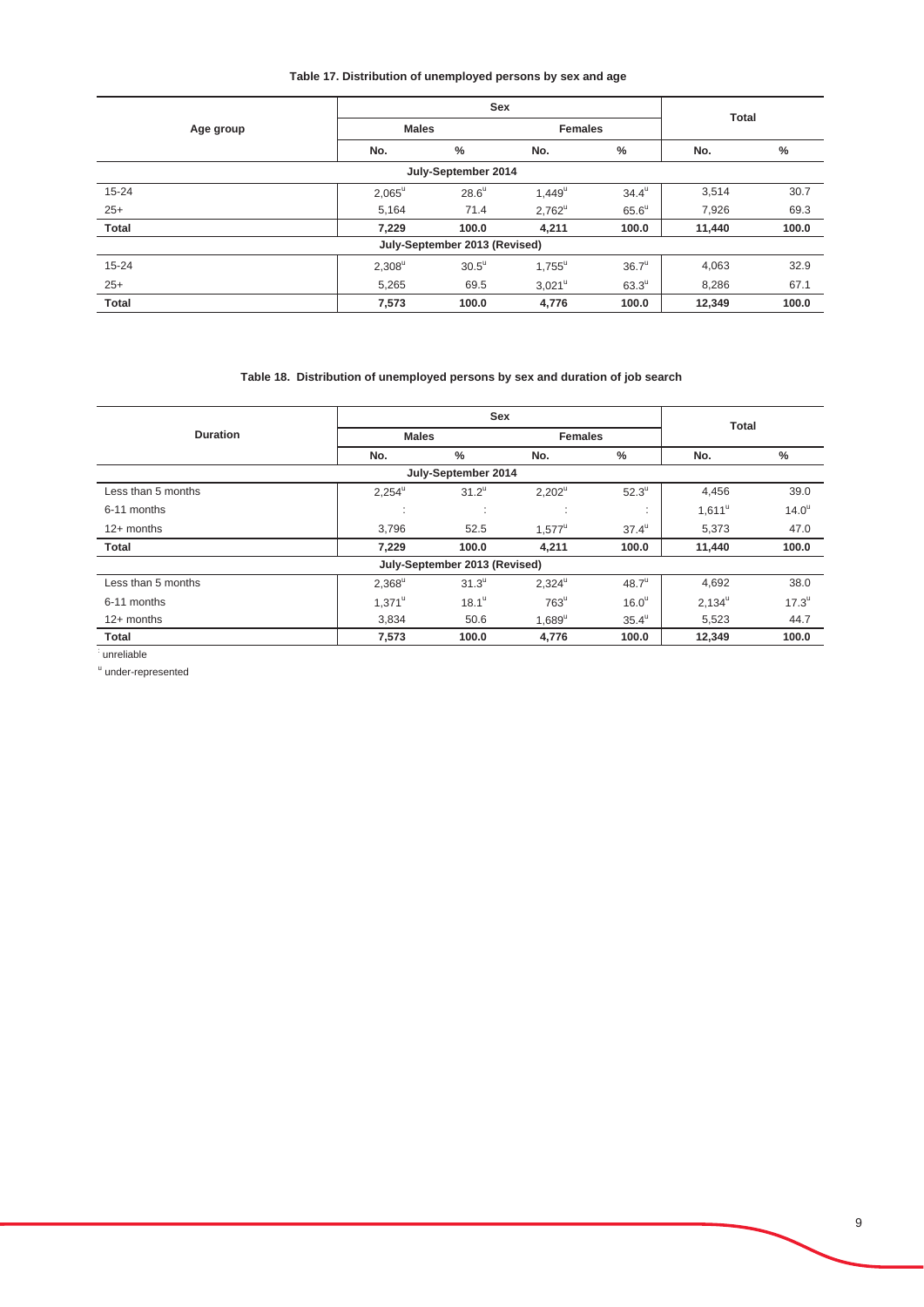#### **Methodological Notes**

The Labour Force Survey (LFS) is carried out on an ongoing basis using a quarterly gross sample of 3,200 private households. The objective is to have a continuous assessment of labour market trends given that the reference weeks are evenly spread throughout the 13 weeks of the quarter. One-fourth of the sample is made up of households who have been selected to participate in the LFS for the first time. Three-fourths of the quarterly sample is made up of households who were selected to participate in the survey in previous instances, either one quarter before, or one year before, or one year and a quarter (2-(2)-2). The criteria used for this survey match international methodologies used by ILO as outlined below.

The LFS is designed to satisfy the concepts and definitions as outlined by Eurostat, which is the EU Statistical Agency. This allows the comparability of the results with other EU member states and countries following ILO definitions of employment and unemployment. Occupations are classified according to the ISCO - 08 classification (International Standard Classification of Occupations) whereas the economic activity is classified according to NACE Rev. 2 (Nomenclature générale des Activités économiques dans les Communautés Européennes).

More detailed information regarding the methodolgy used for the compilation of these results may be obtained from http://nso.gov.mt/metadata.

#### **Definitions**

Figures provided in this release refer to persons aged 15 and over and living in private households during the reference period.

Under-represented figures are indicated for each table and should be treated with caution.

Absolute changes between one survey and another must be treated with caution since minor changes (i.e. less than 1,800 persons) might be the result of sampling error.

**Activity Rate**: Labour force (15-64) as a percentage of the population of working age (15-64).

**Employee**: The distinction between employees and self-employed is based on the respondent's own judgement as stated during the interview.

**Employment**: All persons aged 15 and over who, during the reference week, were in one of the following categories:

- **paid employment**: includes those who during the reference week worked for at least one hour for a wage or salary, in cash or in kind.
- **were employees:** but were not at work and were on paid or sick leave, did not work due to bad weather, were undergoing training or education, did not work due to a labour dispute, were on maternity or parental leave, did not work due to slack work for technical or economic reasons, were absent from work for a period of less than 3 months, or were not working because on layoff and receiving at least 50 per cent of the salary/wage.
- **self-employed**: covers persons who run a trade or business, rather than working as an employee for someone else. A person is self-employed if s/he is a sole proprietor or a partner working in a business.
- **unpaid family workers**: refers to people who worked without pay in a family business or farm. Excluded from this definition are housewives.

**Employment Rate**: Persons in employment (15-64) as a percentage of the population of working age (15-64).

**Annual Basic Salary**: Refers to the annual basic salary received by employees before any social contributions and tax deductions. This amount excludes payments or overtime, allowances and bonuses.

**Inactive Persons**: All persons who are not classified as employed or unemployed are defined as inactive.

**Labour Force**: All persons in employment and unemployed persons.

**Reference Week:** The week to which the collected data relate.